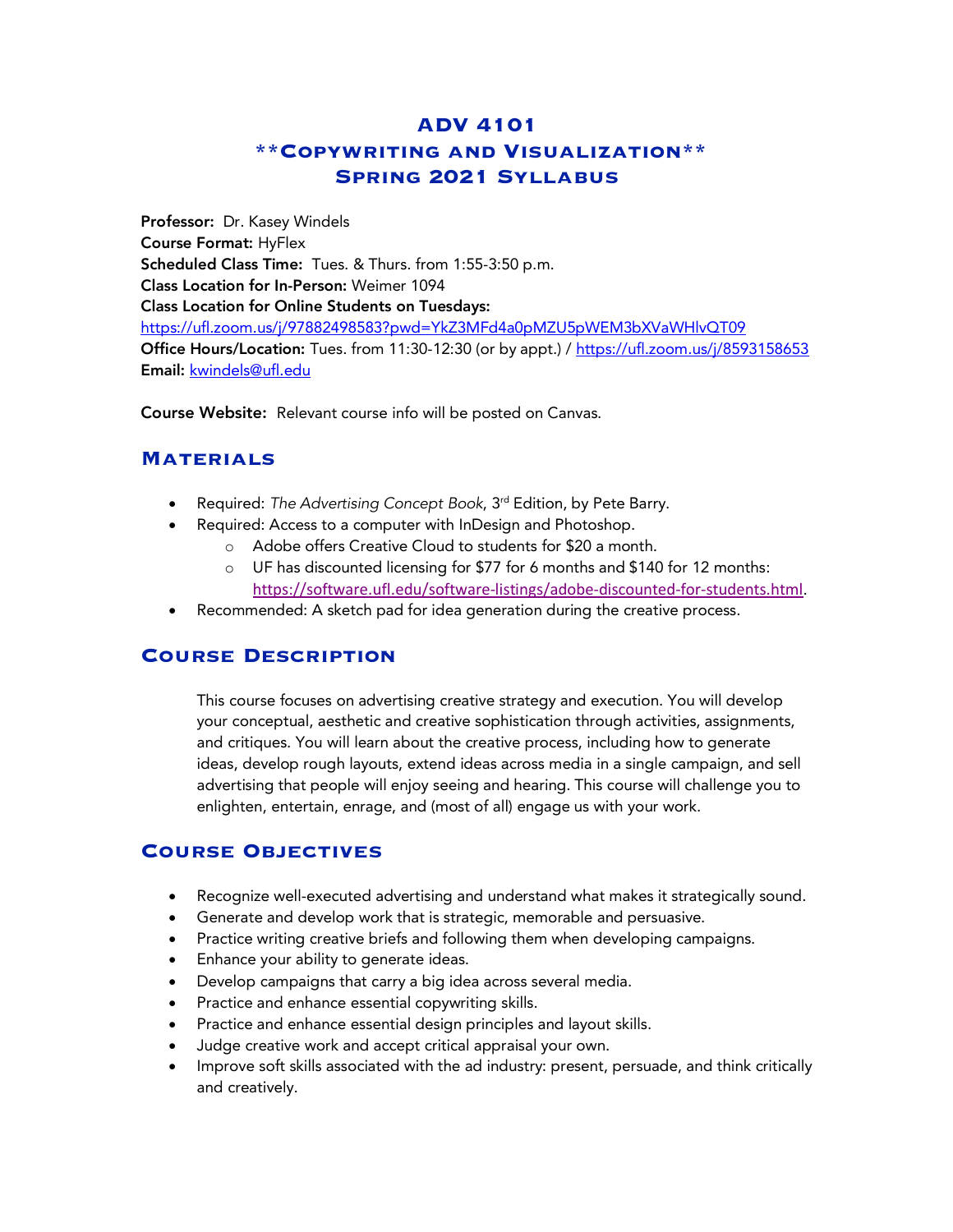# **Course Structure**

Our course is a HyFlex course with two sections, one in-person and one online.

A typical weekly module will look like this:

- Tuesday:
	- o Module materials posted
	- o In-person lecture from 1:55-3:50, also live online via HyFlex
		- Note: If you cannot attend the live online course, pre-recorded lecture videos will be provided on Canvas
	- o Activities interspersed during in-person lecture (done during class Tuesday, due Thursday at midnight)
- Thursday:
	- o Feedback on campaigns provided via Zoom by Dr. Windels from 1:55-3:50 (when relevant)
	- o Weekly self-paced learning due at 11:59 p.m.
		- Readings
		- **•** Weekly quiz on readings and lecture materials
		- Activities (if not completed in class on Tuesday)

# **Creative Resources**

You are encouraged to keep up with current news and trends in advertising and beyond. Please make a habit of browsing the following resources:

- Creative trade publications, such as *Communication Arts*, *CMYK*, *Lurzer's International Archive*, and *Print* magazine.
- Books, such as *Hey Whipple, Squeeze This* by Luke Sullivan or *Creative Advertising* by Mario Pricken.
- Industry websites and blogs, including AdAge, Adweek, and the advertising subreddits on Reddit.
- Part of being a good creative is having lots of cultural resources upon which to draw. Consume a wide variety of movies, books, art, magazines and podcasts to feed your brain.

While you were exposed to the Adobe Creative Suite in VIC 3001, you can keep practicing and learning in this course and on your own, through YouTube and Lynda. UF students have access to thousands of hours of training videos through Lynda, including training on Adobe Creative Suite. Learn how to login here: https://training.it.ufl.edu/linkedin/. Here are some courses I recommend:

- "Photoshop CC 2019 Essential Training: The Basics" by Julieanne Kost
- "Photoshop CC 2019 Essential Training: Design" by Julieanne Kost
- "InDesign CC 2019 Essential Training" by David Blatner
- "InDesign Quick Start" by David Blatner

"Genius is one percent inspiration, ninety-nine percent perspiration." --Thomas Edison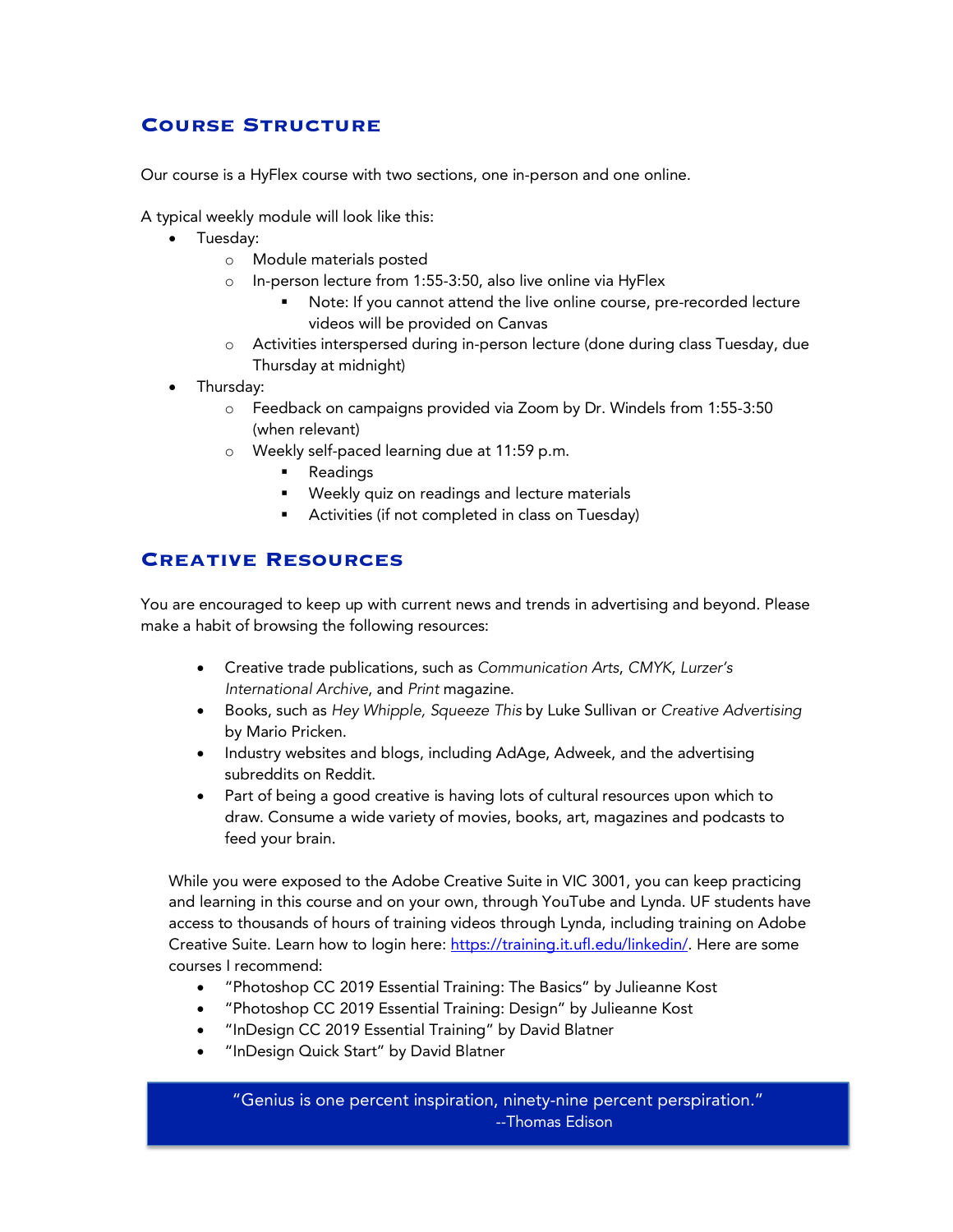### **Grading**

| Campaign 1                          | 25% |
|-------------------------------------|-----|
| Campaign 2                          | 25% |
| <b>Weekly Comprehension Quizzes</b> | 15% |
| <b>Weekly Activities</b>            | 10% |
| Campaign Check-ins                  | 10% |
| Ad Critique                         | 10% |
| Job Interview                       | 5%  |

The full assignment and rubric for each assignment will be posted on Canvas at least one week before its due date this semester.

- 1. Campaigns: You will develop two creative advertising campaigns. The focus in this course is on effortful and persistent idea generation, creative problem solving, creative thinking, and polished execution and presentation of the advertising campaigns. You will be graded based on your effort in all phases of campaign development, from idea generation to concept development, to execution, to presentation.
- 2. Weekly Comprehension Quizzes: Each week, you will complete a 5-question quiz that tests your comprehension on any readings, videos, podcasts, and lectures covered that week. The quizzes will be multiple choice and true/false questions. Because we all have good weeks and bad weeks, I will drop your lowest quiz grade.
- 3. Weekly Activities: Activities are very important, especially in an applied class such as this. That's where you start to practice and use the skills we read about and learn about in class. Each week, you will have one or more activities to complete to practice your skills. To account for a potential moment where you forget to complete an activity, I will drop your lowest activity grade.
- 4. Campaign Check-Ins: Sometimes, we will need to meet via Zoom so I can offer feedback on your campaign concepts and thumbnails. The meetings will always occur during our regularly scheduled class time (Tues. & Thurs. from 1:55-3:50). You will earn credit for attending those check-ins with the proper work and effort required for those check-ins.
- 5. Job Interview: Job interviews are essential to getting internships and other positions, but they take some practice. At the end of the semester, you will find a job ad online for a job you might want in the future. You will provide me with the job ad, and I will act as the employer who interviews you for the position.

"Imagination is more important than knowledge." --Albert Einstein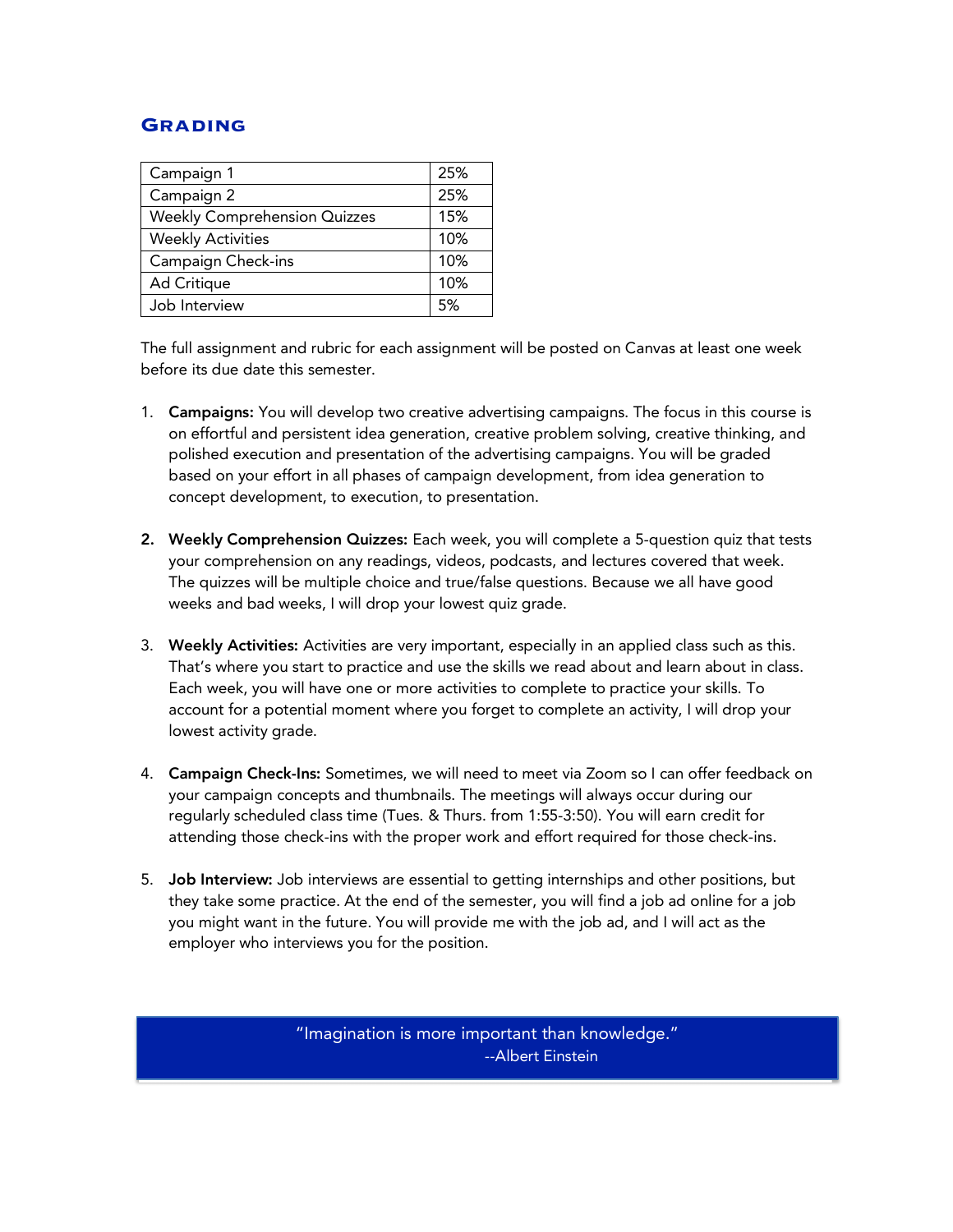#### **Grading Scale**

|                       | 93.00 and above $= A$ | $90.00 - 92.99 = A$ |
|-----------------------|-----------------------|---------------------|
| $87.00 - 89.99 = B +$ | $83.00 - 86.99 = B$   | $80.00 - 82.99 = B$ |
| $77.00 - 79.99 = C +$ | $73.00 - 76.99 = C$   | $70.00 - 72.99 = C$ |
| $67.00 - 69.99 = D +$ | $63.00 - 66.99 = D$   | $60.00 - 62.99 = D$ |
| 59.99 and below $=$ E |                       |                     |

Please see UF grading policies at https://catalog.ufl.edu/UGRD/academic-requlations/gradesgrading-policies/.

#### **Concepts on which you will be graded**

- Grit: Are you developing many new and different ideas over several days and weeks to increase your chances of finding a truly creative idea?
- Concept: Is your idea fresh? Extendible? Effective? Is your concept immediately clear and apparent without explanation? Do the ads clearly communicate a main message?
- Craft: Is your layout well designed? Does the typography work? Is your body copy tight, memorable an evocative? Do the layout and copy work well together? Does the design and copy fit your target audience and the product? Are your visuals appropriate and arresting?
- Campaign Coherence: Are all elements in the campaign strategically, conceptually and visually in sync?
- Originality: Do I want to run down the hall and show your work to every person I see? Can you create a unique, interesting way of looking at the product or service, so that people actually want to hear what you have to say about it?
- Presentation: Did you fully describe why certain decisions were made and why the campaign works? Were you able to communicate why your campaign was smart/successful?

"Sometimes magic is just spending more time on something than anyone else might reasonably expect." --Raymond Joseph Teller

#### **Policies**

- In-Person Student COVID Requirements: Some students will have face-to-face instructional sessions to accomplish the student learning objectives of this course. In response to COVID-19, the following policies and requirements are in place to maintain your learning environment and to enhance the safety of our in-classroom interactions.
	- o You are required to wear approved face coverings at all times during class and within buildings. Following and enforcing these policies and requirements are all of our responsibility. Failure to do so will lead to a report to the Office of Student Conduct and Conflict Resolution.
	- o This course has been assigned a physical classroom with enough capacity to maintain physical distancing (6 feet between individuals) requirements. Please utilize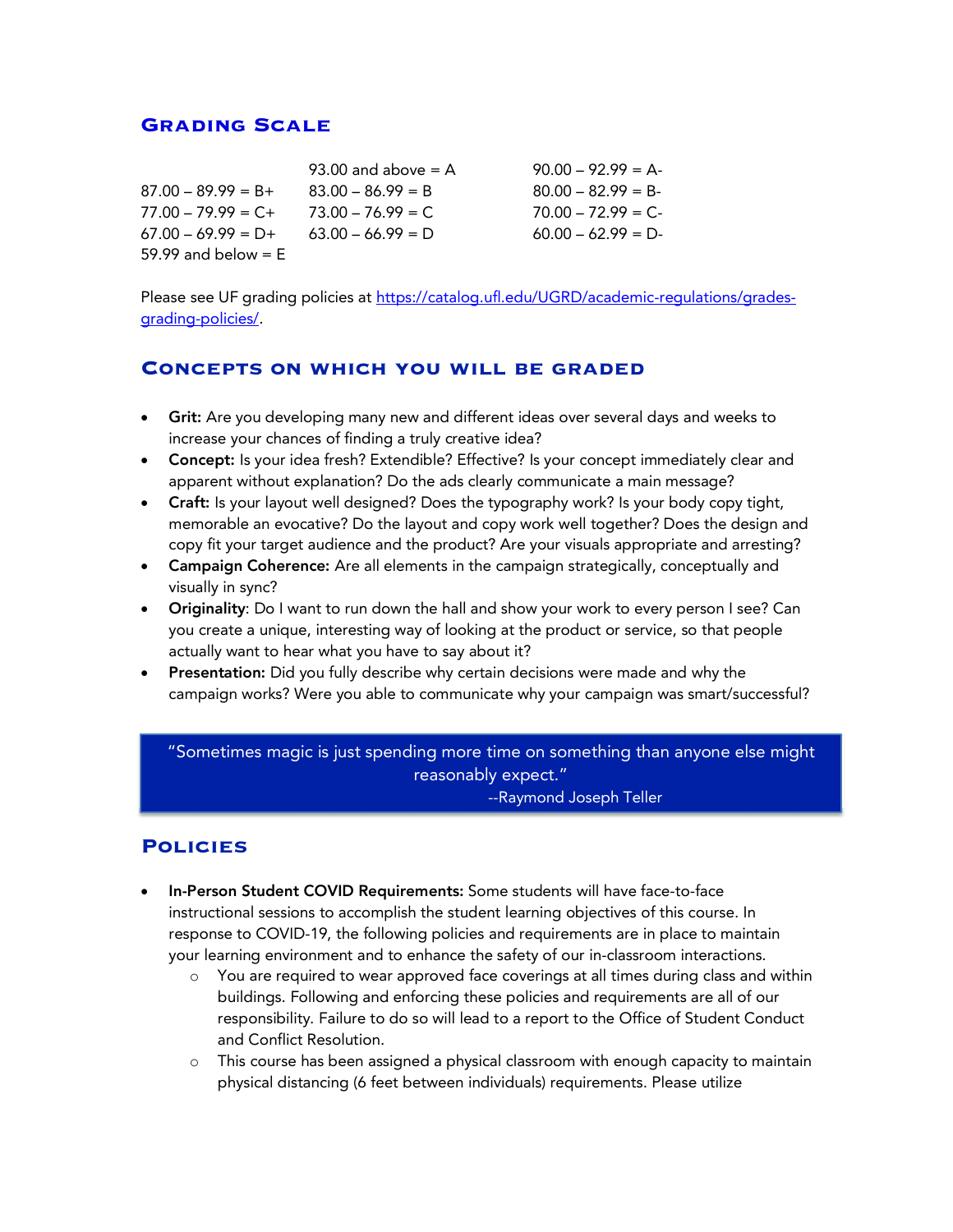designated seats and maintain appropriate spacing between students. Please do not move desks or stations.

- o Sanitizing supplies are available in the classroom if you wish to wipe down your desks prior to sitting down and at the end of the class.
- o If you are experiencing COVID-19 symptoms (Click here for guidance from the CDC on symptoms of coronavirus), please use the UF Health screening system and follow the instructions on whether you are able to attend class. Click here for UF Health guidance on what to do if you have been exposed to or are experiencing Covid-19 symptoms.
	- **•** Course materials will be provided to you with an excused absence, and you will be given a reasonable amount of time to make up work.
- Engaging with Class Materials: Students should complete all readings and engage with all lectures and other materials each week. Finally, students should check email and Canvas frequently for the latest class information and updates.
- Technology/Paying Attention: I prefer that you close all other programs and windows to avoid distraction. When we're distracted rather than engaged, we can't improve as creatives. To maximize learning, don't multitask while listening to lectures or doing readings. Give them your full, undivided attention.
- Hours of Work: Per UF policy, for each hour you are in class, you should plan to spend at least two hours on preparing for the next class and completing homework and assignments. Because this course is worth three credit hours, you should expect to spend nine hours per week on the course.
- Respect for Others' Ideas: We are diverse in many ways. Effective communication relies on the ability to recognize and embrace diversity in all its forms, including viewpoints. Be respectful of the diverse range of opinions of everyone in the class, and help make this an inclusive environment. Appropriate and professional conduct is expected at all times. Respect and common courtesy toward your classmates and your professor are required. Each of us is responsible for creating a safer, more inclusive environment. See the CJC diversity statement for more information: https://www.jou.ufl.edu/home/about/diversitystatement/.
- Honor Code: Please review the UF Student Honor Code and Student Conduct Code, which can be found at: https://sccr.dso.ufl.edu/policies/student-honor-code-student-conductcode/. Any violation of the codes will be reported to the proper University administrators and may result in other sanctions.
- Cheating on Comprehension Quizzes: Sharing answers from your comprehension quizzes with other students or using answers shared by another student is considered cheating. See the Honor Code section on cheating for more information.
- Plagiarism: Original writing is essential to ethical advertising. It is also essential for this class. Cheating is any action that violates University norms or an instructor's guidelines for the preparation and submission of assignments. Such actions may include using or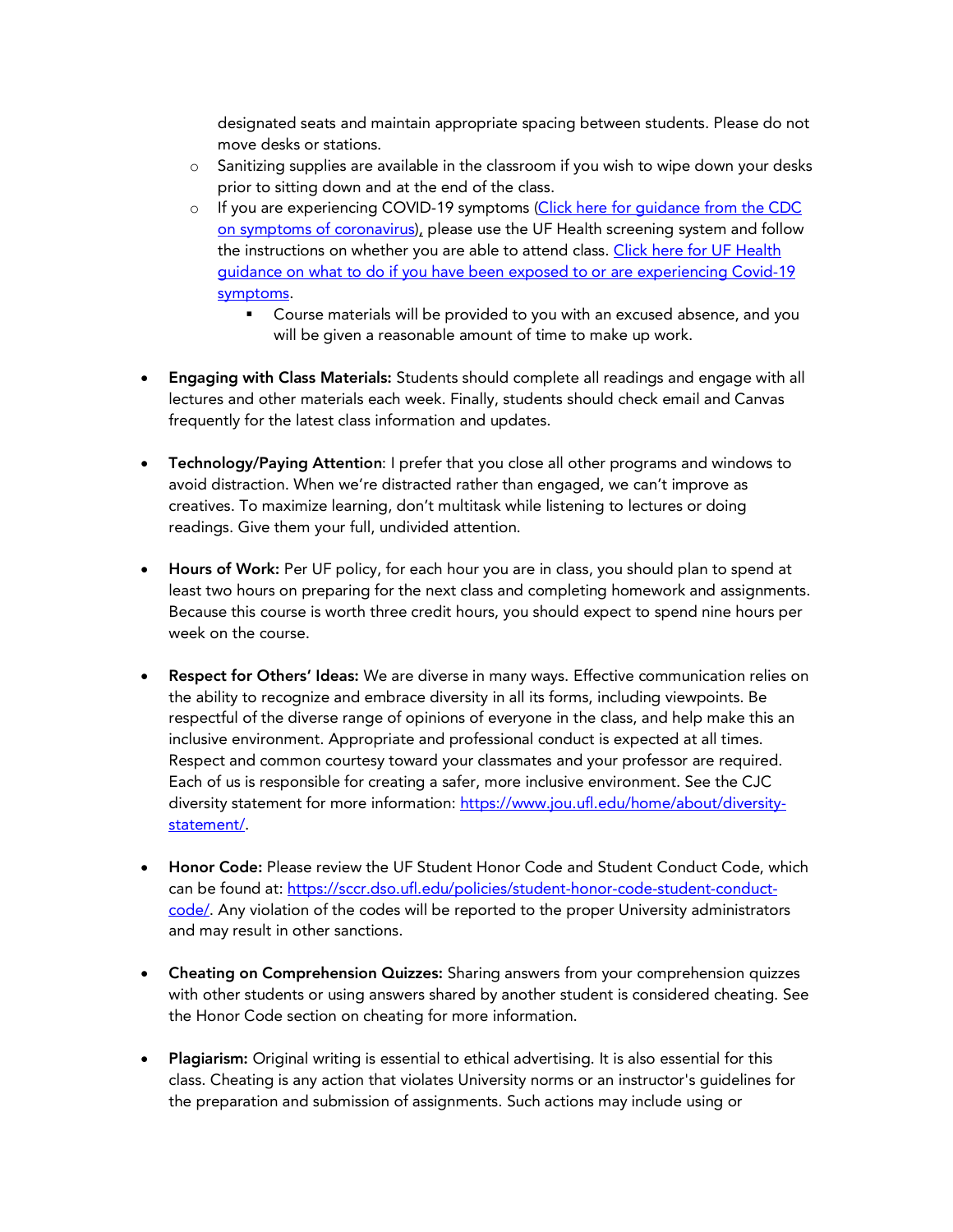providing unauthorized assistance or materials on course assignments or possessing unauthorized materials during an exam.

Plagiarism involves the representation of another's work as your own, for example: (a) Submitting as one's own any material that is copied from published or unpublished sources such as the Internet, print sources, or video programs without proper acknowledgement that it is someone else's (b) Paraphrasing another's views, opinions or insights without proper acknowledgement or copying of any source in whole or in part with only minor changes in wording or syntax even with acknowledgement (c) Submitting as one's own work a report, examination, paper, computer file, lab report or other assignment which has been prepared by someone else (d) Presenting work created for another course as original work in this class.

UF requires faculty who find evidence of plagiarism to submit a report to Student Conduct and Conflict Resolution. Please read the UF Student Honor Code for more information.

- Effective Writing and Presentation Skills: Your written communication is expected to be clear and concise. I will grade you on your ideas as well as on grammar, syntax, spelling and other writing mechanics. Be sure to proofread all papers and presentations carefully. Presentation skills are another important component of communication. We will have class assignments that focus on presentation skills and delivery. I will specify a time limit for each presentation. You must observe these limits. Plan and rehearse the material.
- Professional Credibility: There are certain egregious errors that signify to a client or superior that you have not given adequate attention to your assignment. One example of an egregious error is misspelling the client's name. Another is misrepresenting facts about the client. Agencies get fired on the spot for these types of errors. You will receive a twoletter-grade reduction on the assignment.
- Professional Execution: You should execute and present your ideas as if you were pitching to a client or creative director. You can choose the tools (Photoshop, InDesign, PPT, Prezi, etc.), but the key is to develop professional work.
- Grade Challenges: Grade challenges can occur via email or during Zoom office hours. In this appeal, you must clearly state the problem and give a clear, concise explanation as to why you feel the grade is inaccurate. You must appeal assigned grades within three weeks of your receiving that particular grade. After three weeks, all grades are final.
- Attendance, Late Assignments, Make-Ups: We are currently in the midst of a global pandemic, and I understand that you might not have the kind of control over your life that you typically have. Please try to get assignments in on time, and email me before the deadline to request an extension if you need one. For those who do not contact me and do not complete the assignment, you will lose one letter grade per day late (including all days of the week, not just class days).
- **E-mail Policy:** As e-mail has become a favored way to communicate in academia and industry, you must learn to use it appropriately. Thus, when e-mailing me, address me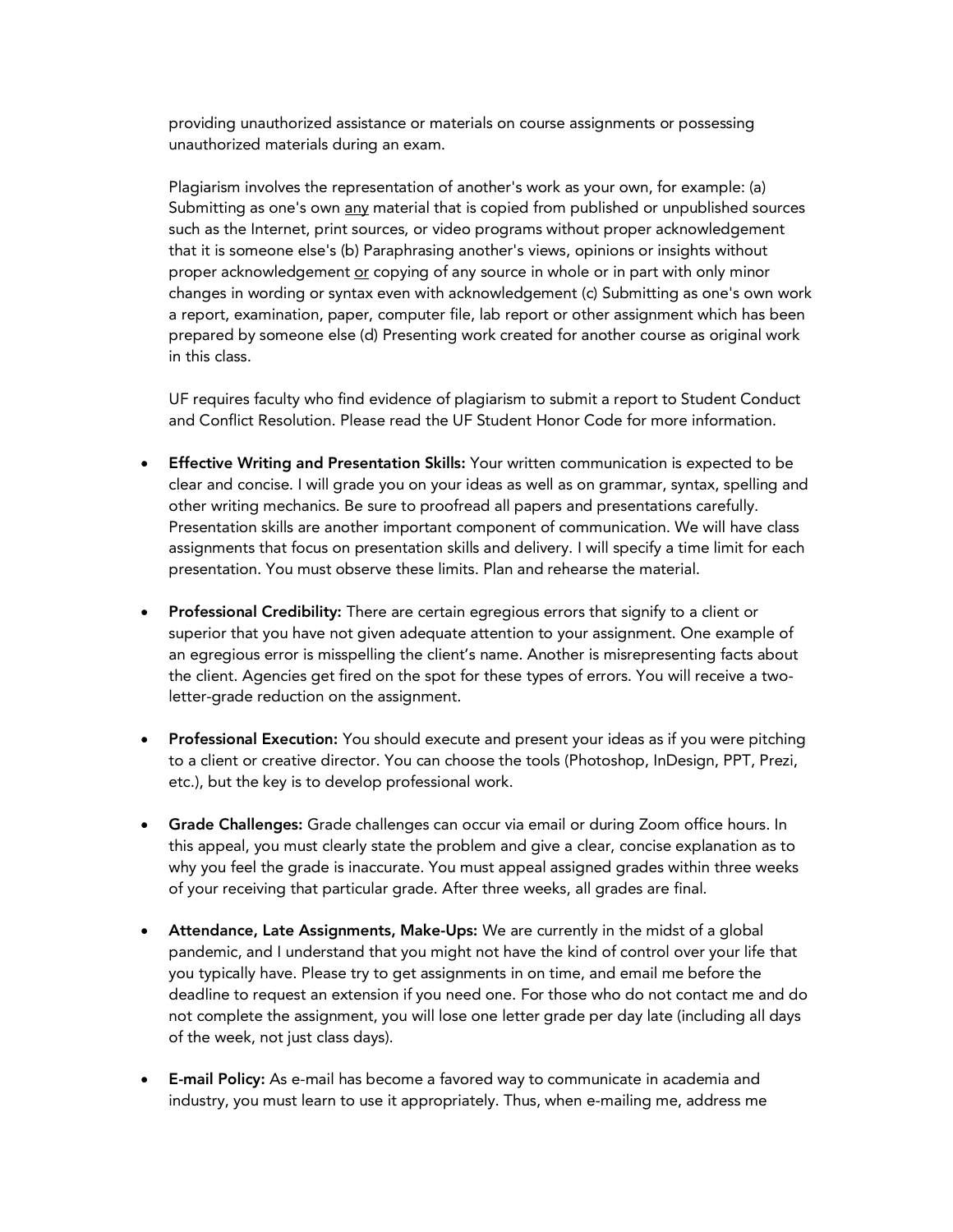formally. I will generally return it within 24 hours of receiving it on weekdays or by Monday evening if I receive it on the weekend. If you need to discuss something in length, visit my digital office hours or email me to set up a time to meet virtually.

- Students with Disabilities: Students with disabilities can receive accommodations. The first step is to contact the Disability Resource Center (352-329-8565; www.dso.ufl.edu/drc/). Once you receive your accommodation letter, provide a copy to the professor as early as possible in the semester.
- Counseling and Wellness Center: Your well-being is important to the University of Florida. The U Matter, We Care initiative is committed to creating a culture of care on our campus by encouraging members of our community to look out for one another and to reach out for help if a member of our community is in need. If you or a friend is in distress, please contact umatter@ufl.edu so that the U Matter, We Care Team can reach out to the student in distress. A nighttime and weekend crisis counselor is available by phone at 352-392-1575. The U Matter, We Care Team can help connect students to the many other helping resources available including, but not limited to, Victim Advocates, Housing staff, and the Counseling and Wellness Center. Please remember that asking for help is a sign of strength. In case of emergency, call 9-1-1.
- Course Evaluations: Students are expected to provide professional and constructive feedback on the quality of instruction via the online course evaluation system, GatorEvals. You will be notified when the evaluation period begins, and you can find GatorEvals through your Canvas course menu.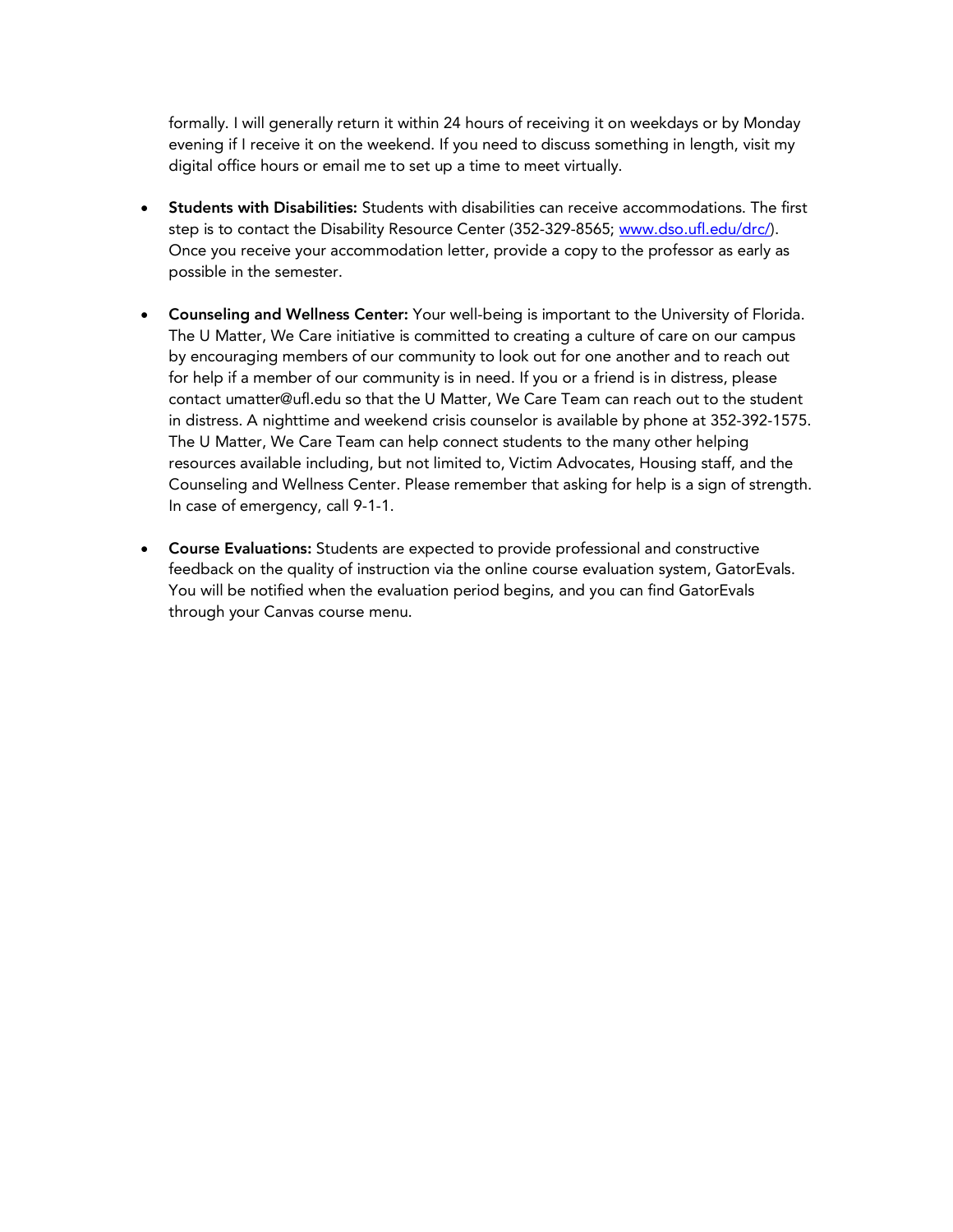#### **ADV 4101 Tentative Course Schedule**

|    | Date     | Topic / Lecture                       | Read / Listen    | <b>Assignments Due</b>                                            |
|----|----------|---------------------------------------|------------------|-------------------------------------------------------------------|
| 1  | Jan. 12  | Intro to ADV 4101                     |                  |                                                                   |
|    |          | Advertising & Creativity 101          |                  |                                                                   |
|    | Jan. 14  |                                       | Intro, Ch. 1     | Weekly activities and quiz                                        |
|    |          | Concept                               |                  |                                                                   |
| 2  | Jan. 19  | Insights and Creative Briefs          |                  |                                                                   |
|    |          | Briefed on Campaign 1                 |                  |                                                                   |
|    | Jan. 21  |                                       | Pollard on       | Weekly activities and quiz                                        |
|    |          |                                       | Planning,        | Due: Campaign 1 Idea Gen 1 & 2                                    |
|    |          |                                       | Sweathead        |                                                                   |
| 3  | Jan. 26  | The Creative Process                  | Podcast          |                                                                   |
|    |          | Generating Ideas                      |                  |                                                                   |
|    |          | Concepting                            |                  |                                                                   |
|    | Jan. 28  |                                       | eBook on idea    | Weekly activities and quiz                                        |
|    |          |                                       | generation       | Due: Campaign 1 Thumbnails 1                                      |
|    |          |                                       |                  | <b>Online Thumbnails Feedback</b>                                 |
| 4  | Feb. 2   | <b>Pitching Creative Work</b>         |                  |                                                                   |
|    |          | <b>Critiquing Ads</b>                 |                  |                                                                   |
|    | Feb. 4   |                                       | Ch. 15, Davis    | Weekly activities and quiz                                        |
|    |          |                                       | Ch. 14           | Due: Campaign 1 Thumbnails 2                                      |
|    |          |                                       |                  | <b>Online Thumbnails Feedback</b>                                 |
| 5  | Feb. 9   | Present Campaign 1                    |                  | Due: Present Campaign 1                                           |
|    |          | Tuesday from 1:55-3:50                |                  | Due: Turn in Campaign 1                                           |
|    | Feb. 11  |                                       | None             | None                                                              |
|    |          | <b>Execute</b>                        |                  |                                                                   |
| 6  | Feb. 16  | Copy: Headlines, taglines, and        |                  |                                                                   |
|    |          | storytelling<br>Briefed on Campaign 2 |                  |                                                                   |
|    | Feb. 18  |                                       | Ch. 3, 5         | Weekly activities and quiz                                        |
|    |          |                                       |                  | Due: Ad Critique                                                  |
| 7  | Feb. 23  | Visualization: Typeface, layout and   | AD <sub>9</sub>  | Weekly activities due at midnight                                 |
|    |          | composition                           |                  | No quiz this week                                                 |
|    | Feb. 25  | Recharge Day                          |                  | <b>Recharge Day</b>                                               |
|    |          | <b>Extend</b>                         |                  |                                                                   |
| 8  | Mar. $2$ | Digital and Social Media              |                  |                                                                   |
|    | Mar. 4   |                                       | Definitive       | Weekly activities and quiz                                        |
|    |          |                                       | Guide to Digital | Due: Campaign 2 Idea Gen 1 & 2                                    |
|    |          |                                       | Adv. (p. 40-77)  |                                                                   |
| 9  | Mar. 9   | <b>Traditional Media</b>              |                  |                                                                   |
|    |          | Integrated Marketing                  |                  |                                                                   |
|    | Mar. 11  | Communication                         |                  |                                                                   |
|    |          |                                       | Ch. 13           | Weekly activities and quiz                                        |
|    |          |                                       |                  | Due: Campaign 2 Thumbnails 1<br><b>Online Thumbnails Feedback</b> |
|    |          | Sell                                  |                  |                                                                   |
| 10 | Mar. 16  | Interviews                            |                  |                                                                   |
|    |          | <b>Cover Letters</b>                  |                  |                                                                   |
|    |          | Introduce Job Interview               |                  |                                                                   |
|    |          | Assignment                            |                  |                                                                   |